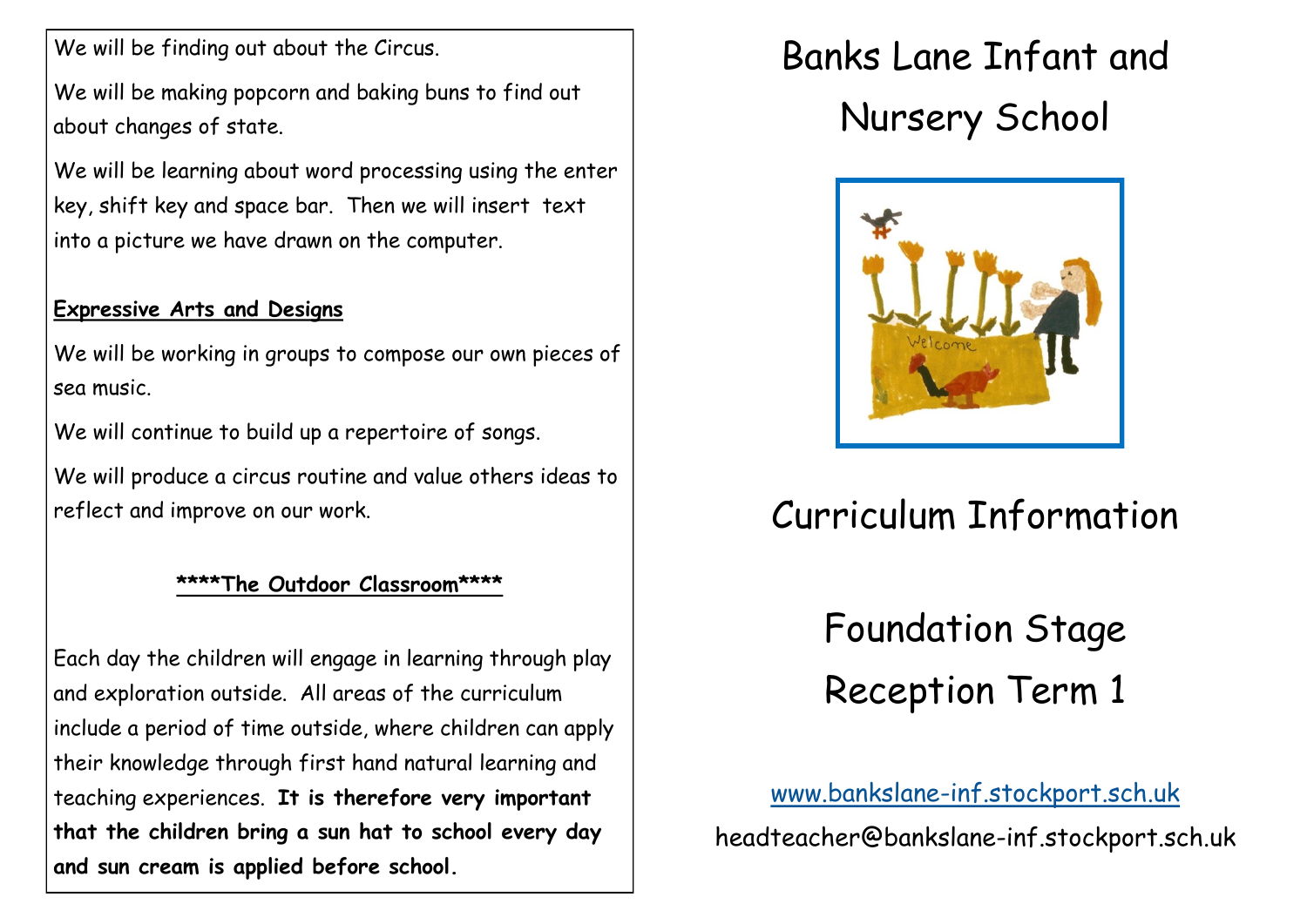Welcome to a busy term!

Our themes for this term are 'Teddy Bears' and 'Christmas'.

The Reception Curriculum is known as the Early Years Foundation Stage (EYFS).

This curriculum covers seven areas of learning.

Here are some of the things we will be learning this term:

### **Personal, Social and Emotional Development**

We will be learning all about school - finding out where everything is, and about different rules and routines, such as playtime and dinnertime. We will be thinking about ourselves and others and learning to take turns in circle time.

Christmas is a very exciting time in Reception, and everyone plays a part in our special performance of the Nativity.

### **Communication and Language**

We will be involved in lots of speaking and listening activities, including the structured play areas. We will be reading teddy stories together.

We will be able to find our own space and respect the space of others.

#### **Literacy**

We will continue to learn to recognise and say all the pure sounds and double vowel sounds in our daily phonics session.

We will continue to form letters correctly. We will be listening carefully to the sounds in words and then use this in our writing.

### **Mathematics**

We will be doing lots and lots of counting!

Ordering numbers to 100!

We will be learning to write numbers.

We will be learning to count aloud in 5's and 10's.

We will be finding 1 less than a number to 10.

We will begin to add and take away.

We will be developing our problem solving skills, drawing on experience, talking through our ideas, methods and choices.

### **Understanding the World**

We will be finding out about sea creatures.

We will be designing, making and building boats. Then we have to test them!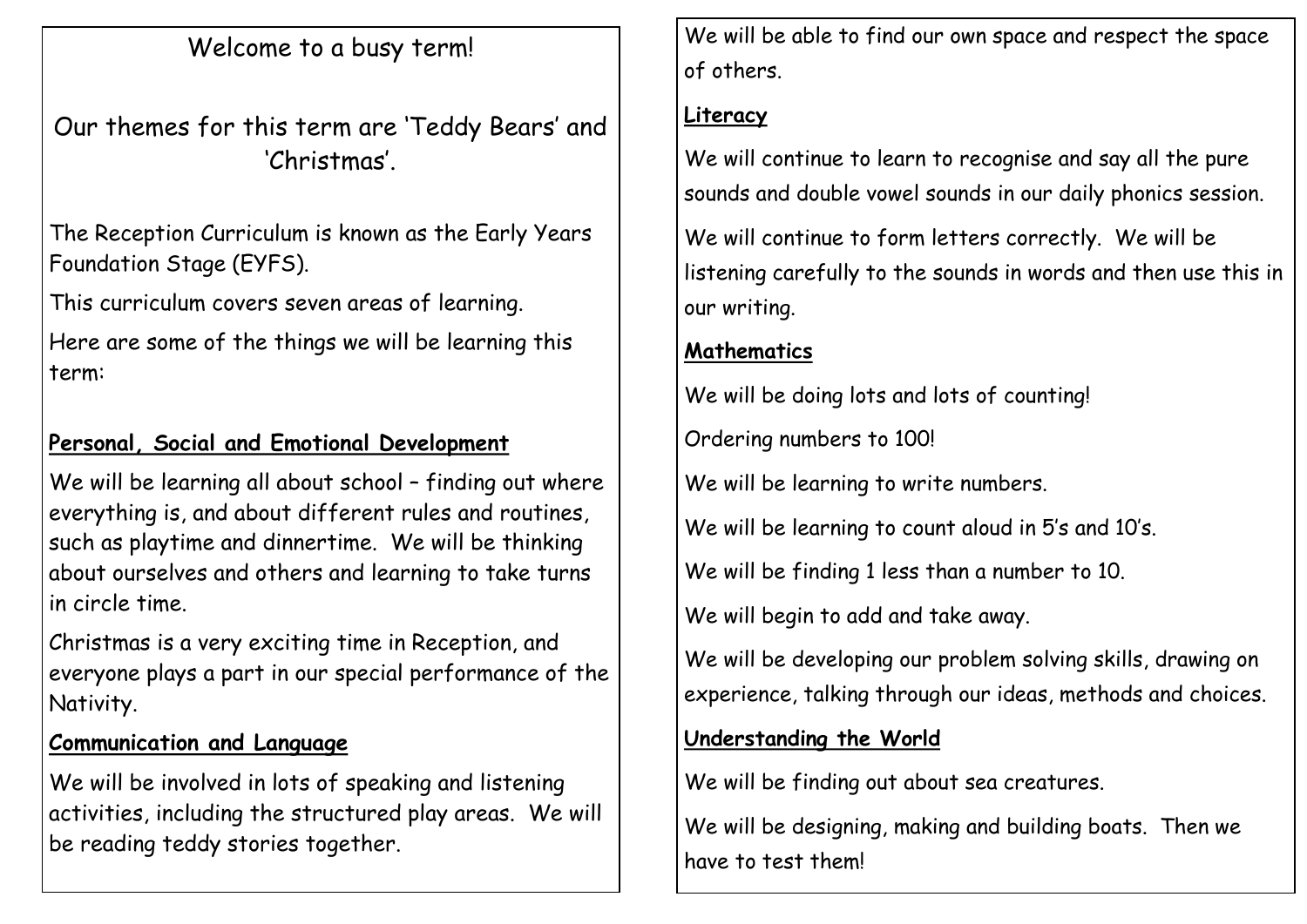#### **Welcome to our final term!**

Our themes for this term are 'Water' and the 'Circus'.

There will be a circus workshop. Here are some of the things we will be learning this term:

### **Personal, Social and Emotional Development**

We will begin to understand that working together and sharing can produce better results. We will be thinking about moving to Year 1. There will be a series of activities so that the children will feel happy and confident.

#### **Communication and Language**

We will be involved in lots of speaking and listening activities, taking turns and listening to others. We will be working together and negotiating plans.

### **Physical Development**

We will be playing lots of games inside and outside to develop our co-ordination skills. We will continue with daily brain gym. We will take part in a fun sport morning and a sponsored walk.

We will be learning how to use different tools and develop confidence to use them safely.

#### **Physical Development**

Lots of games inside and outside. We will learn to change into our P.E. clothes, and how important exercise is for our health. We will have exciting dance lessons. We will do lots of work on improving our hand control and coordination.

### **Literacy**

We will be learning to recognise and write our names. We will begin to learn to recognise, and say all the pure sounds in our daily phonics session. We will bring books and reading activities to be shared together at home. We will be involved in lots of early writing experiences. To support your child as s/he learns the pure sounds, you may like to visit: [www.ruthmiskinliteracy.com](http://www.ruthmiskinliteracy.com)

### **Mathematics**

We will be doing lots and lots of counting - forwards to 10 and then 20. Counting from 1 and then any number up to 10. Counting the number of objects in a set. Singing number songs. Playing dice games with dotty and number dice. Learning to say the days of the week in order. Looking carefully at 2D and 3D shapes. Ordering objects for size and sorting objects for different criteria.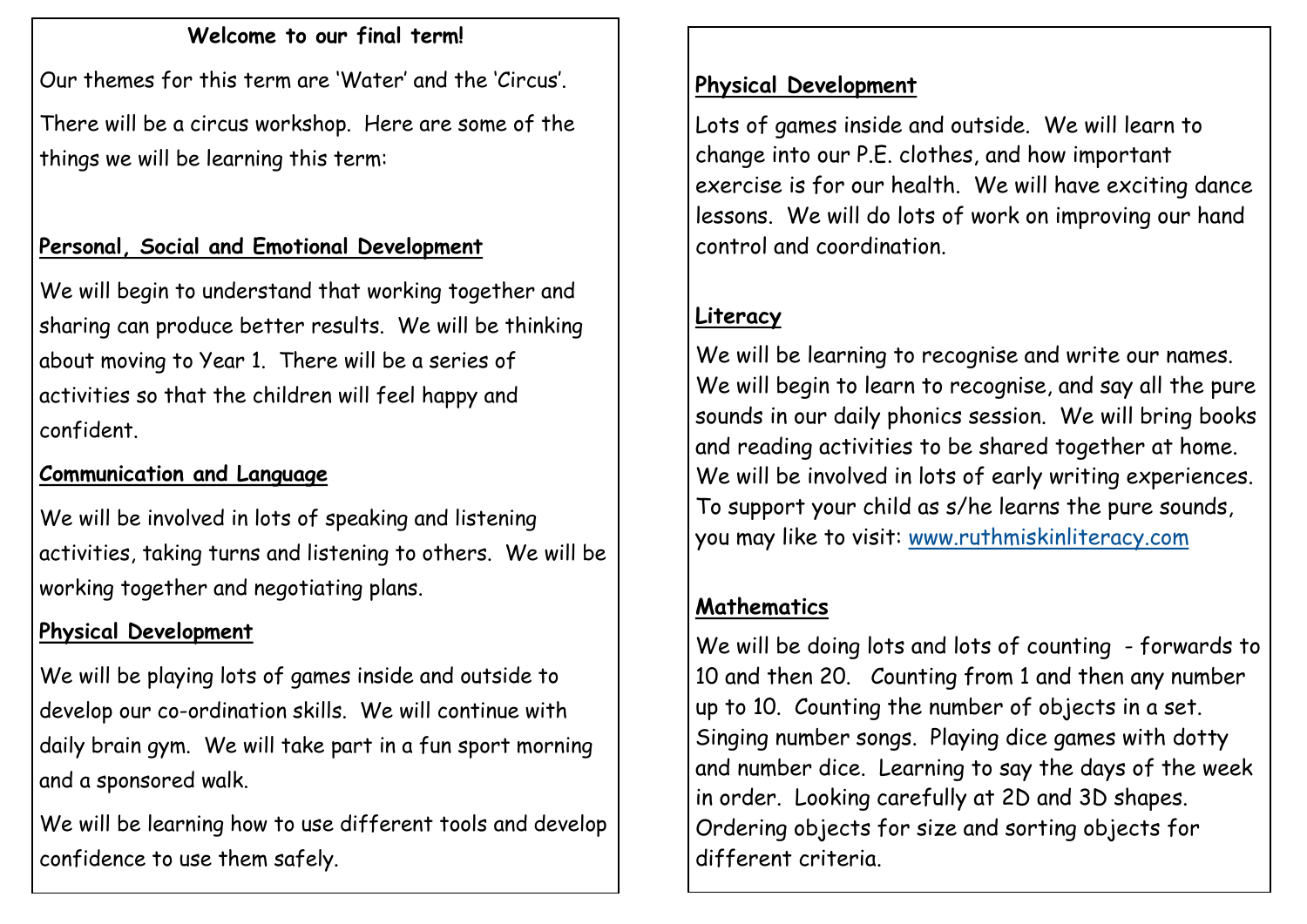#### **Understanding the World**

We will be using computers and listening centres to support our learning, and make it fun. Every child will have a secure code to access our VLE. We will be taking part in science activities such as baking and investigating with different materials. We will be drawing and following simple maps.

### **Expressive Arts and Designs**

We will have lots of opportunities for drawing, painting, colouring and model making. We will be using playdough and clay, and cutting and sticking using lots of different materials. There will be lots of rhymes, singing and music. We will have a teddy themed structured play area for role play.

#### **\*\*\*\*The Outdoor Classroom\*\*\*\***

Each day the children will engage in learning through play and exploration outside. All areas of the curriculum include a period of time outside, where children can apply their knowledge through first hand natural learning and teaching experiences. **It is therefore very important that the children have a waterproof coat with a hood in school each day. Wellingtons would be very useful in wet weather.**

# Banks Lane Infant and

## Nursery School



# Curriculum Information

# Foundation Stage

Reception Term 3

[www.bankslane-inf.stockport.sch.uk](http://www.bankslane-inf.stockport.sch.uk) headteacher@bankslane-inf.stockport.sch.uk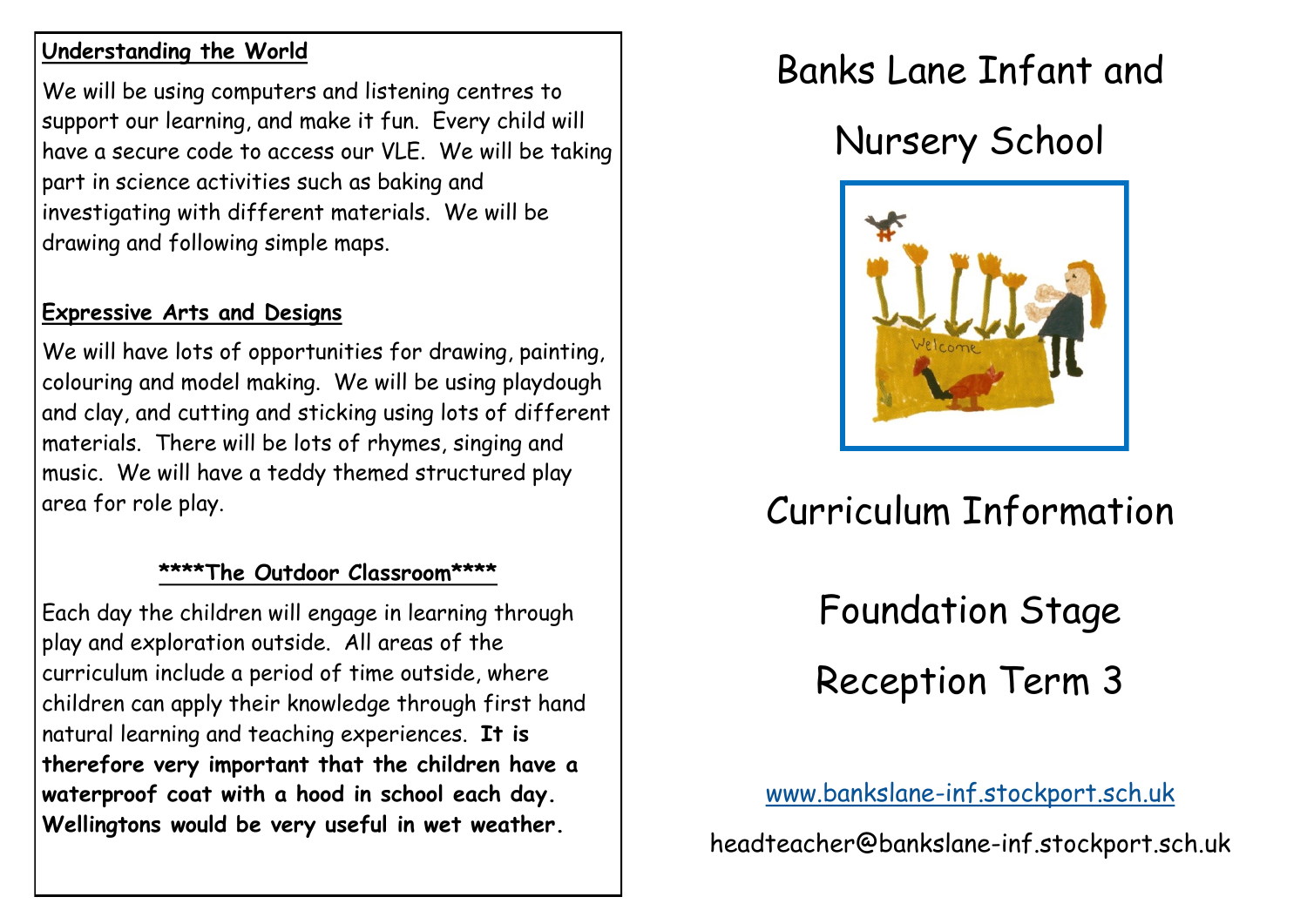#### **Understanding the World**

We will be finding out about the 5 senses and how our bodies work. Sid skeleton will be visiting our classrooms! We will be finding out about how we have changed and what we can do now, that we couldn't do when we were younger. We will be planting beans and growing our own beanstalks. We will be learning about what beans need to grow and how to care for them. We will be using a digital camera and programming a Bee-Bot to move forwards and backwards.

#### **Expressive Arts and Designs**

We will be looking closely at ourselves to produce a self portrait. We will be making collage skeletons. We will be playing instruments and making beautiful music. We will be working together as we act out the story of Jack and the Beanstalk.

#### **\*\*\*\*The Outdoor Classroom\*\*\*\***

Each day the children will engage in learning through play and exploration outside. All areas of the curriculum include a period of time outside, where children can apply their knowledge through first hand natural learning and teaching experiences. **It is therefore very important that the children have a waterproof coat with a hood in school each day. Wellingtons would be very useful in wet weather.**

# Banks Lane Infant and

Nursery School



# Curriculum Information Foundation Stage Reception Term 2

[www.bankslane-inf.stockport.sch.uk](http://www.bankslane-inf.stockport.sch.uk) headteacher@bankslane-inf.stockport.sch.uk